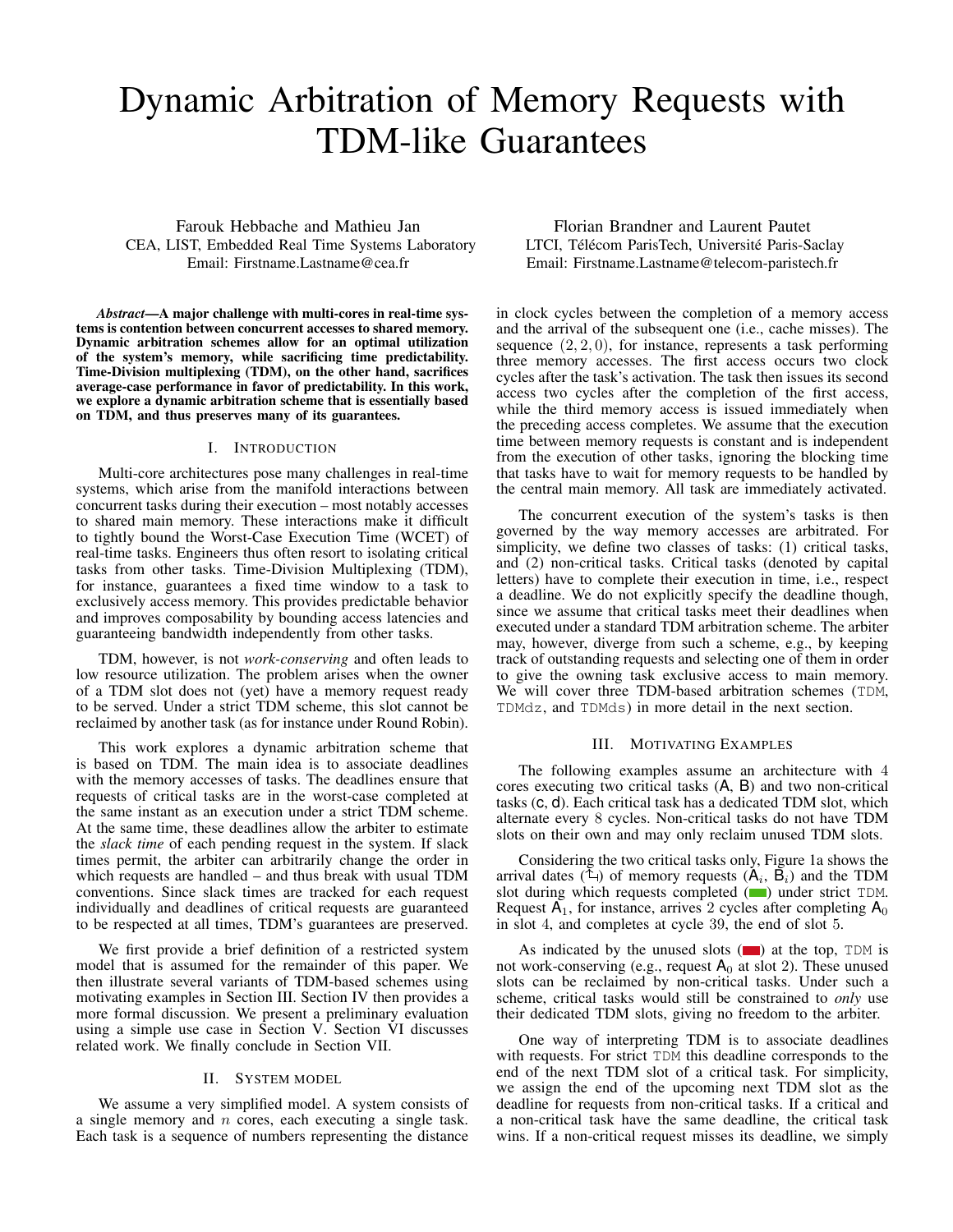

Fig. 1: Three TDM-based variants arbitration schemes.

push the deadline a slot length into the future. Deadlines are unique among critical tasks, the TDM arbiter thus can ensure that requests complete exactly at their deadlines.

Now, every request carries a deadline and a more dynamic TDM-based arbiter could very well chose to execute requests before their actual deadlines. For this it suffices to order the requests in a priority queue by their deadlines. On a tie the priority queue prioritizes the critical over non-critical tasks.

Subfigure 1b shows all 4 tasks executing under such an arbitration scheme, which we call TDMdz. Critical request may now complete before their deadline, which is indicated by a doted line ( $\rightarrow$ ). In this example requests  $A_0$  and  $A_1$  each complete 1 TDM slot earlier than their deadlines. Non-critical tasks may reclaim unused TDM slots  $(C_1$  in slot 3), but may also delay critical requests ( $d_0$  wins over  $B_0$  in slot 7).

A closer comparison between Subfigure 1a and Subfigure 1b reveals that request  $A_2$  (and thus task A) completes two TDM slots ahead of the original execution under TDM (slot 5 vs. slot 7). This observation gives rise to an extension of TDMdz that tracks and accumulates slack time with regard to an execution under TDM. This can be done by subtracting the completion date of a request from its deadline. The slack  $(\Delta)$  is used to compute the deadline of the task's next request.

Subfigure 1c illustrates the resulting arbitration scheme, TDMds. Tasks may now accumulate slack, which gives more freedom to the arbiter to choose which request to handle next. Requests  $c_2$  and  $d_0$  can both delay request  $A_2$ , which accumulated a slack of 2 TDM slot lengths at its arrival (c.f. the additional parameter 8∆ in Subfigure 1c). Completing request  $d_0$  in slot 5 enables the arrival of request  $d_1$  earlier. This allows to reduce the total number of cycles required to process all requests, from 13 TDM slots to 11 TDM slots, while keeping the same guarantees for critical requests as strict TDM.

#### IV. FORMAL DESCRIPTION

Based on the system model from Section II, we now provide a formal definition of our arbitration schemes.

The arbiter represents requests as pairs  $(a, d)$ , consisting of the arrival date and deadline. Requests are immediately issued to the arbiter's priority queue upon arrival and ordered by their deadline (prioritizing critical tasks over non-critical). At the beginning of each TDM slot the arbiter selects a request  $r$ with the highest priority (i.e., lowest deadline) and assigns a completion date  $C(r)$  to it. The deadline of all non-critical requests that missed their deadline is incremented by the slot length. If the queue is empty the TDM slot is unused, and no request is completed. An execution is valid if for every request  $X_i = (a, d)$  of a critical task  $C(X_i) < d$  holds.

The arbiter drives the system's execution based on the arrival times and deadlines of requests. As a first step, the arbiter needs to compute the arrival times of a memory request by accessing individual elements of the specification of its owning task, i.e., the sequence of numbers introduced in Section II. The *i*th entry in the sequence of task  $X$  is denoted by  $X(i)$ . Considering, for instance, task A from before with its sequence  $(2, 2, 0)$ , the first and last elements of the sequence are given by  $A(0) = 2$  and  $A(2) = 0$  respectively. The arrival date of a request  $X_i = (a, d)$  is then simply  $a = C(X_{i-1}) + X(i) + 1$ .

Algorithm 1 shows how to compute the deadline  $d$  of a critical request under the TDMdz scheme. The algorithm takes three arguments, the arrival date, the start of the current TDM period, and the offset of the task's own TDM slot with regard to the beginning of a TDM period. In addition, the constant length of the TDM period is needed (TDMPERIOD). For noncritical tasks the deadline is the end date of the current TDM slot plus the TDM slot length. The arrival date and deadline of request  $A_2$  in Figure 1b is computed from the completion date of the previous request  $C(A_1) = 31$  as follows:  $A_2 =$  $(31 + 1 + 0, 31 + 1 + 7) = (32, 39)$ . The arrival date and the start of the current TDM period, are at cycle 32, and the end of A's TDM slot w.r.t. the beginning of a TDM period is 7.

For the TDMds approach, an additional slack counter  $(X<sub>∆</sub>)$ needs to be stored for each critical task X. The request's actual arrival date does not change. Instead of computing the deadline from this arrival date as in TDMdz, Algorithm 1 is invoked with the arrival date of the request as it would have occurred under strict TDM:  $C(\mathsf{X}_{i-1}) + \mathsf{X}(i) + 1 + \mathsf{X}_{\Delta}$ . Considering again request  $A_2$  from the motivating example. The original arrival date under strict TDM is computed from  $C(A_1) = 31$  and the value of A's slack counter  $X_\Delta = 8$ , which gives  $31+1+8 = 40$ (as in Subfigure 1a). The request thus falls into the TDM period starting at cycle 32, from which the deadline is computed as follows:  $32 + 7 + 16 = 55$ . Since the request's arrival offset  $(40-32=8)$  is too large (Line 4), the request misses A's slot at offset 7 and is delayed by a TDM period  $(+16)$ .

It remains to define how slack counters are updated. It is not possible to simply accumulate slack from one request to another by summation. The slack counter of a critical task  $X_{\Delta}$  has to be recomputed after completion of its most recent

| <b>Algorithm 1</b> Deadline computation for critical tasks. |                                                    |  |  |  |
|-------------------------------------------------------------|----------------------------------------------------|--|--|--|
|                                                             | 1: function DEADLINE(arrival, curPeriod, slotOffs) |  |  |  |
| 2:                                                          | $deadline = curPeriod + slotOffs$                  |  |  |  |
| 3:                                                          | if arrival – cur $Period > slot0$ ffset then       |  |  |  |
| 4:                                                          | $deadline = deadline + TDMPERIOD$                  |  |  |  |
| 5:                                                          | return deadline                                    |  |  |  |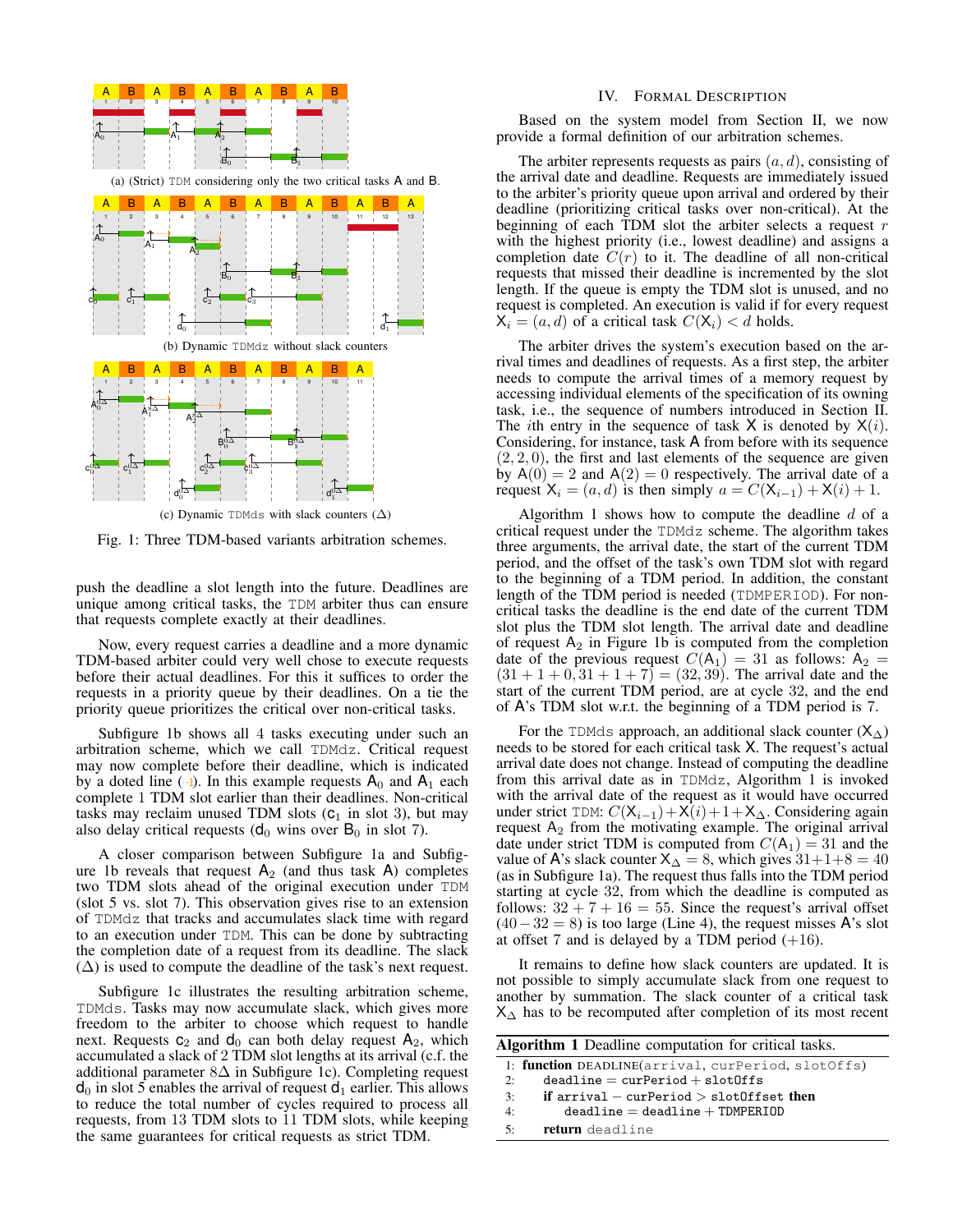request  $r = (a, d)$  as follows:  $X_\Delta = d - C(r)$ . This allows to accumulate slack over sequences of requests, as the deadline is pushed further into the future (e.g., for requests  $A_1$  and  $A_2$ ).

## V. PRELIMINARY EVALUATION

We evaluated the TDMds approach using a simple use case consisting of 4 benchmarks from the MiBench [2] benchmark suite that were executed on the Patmos [7] architecture. For this, we extended the Patmos simulator to generate traces matching our system model. The traces were collected in single-issue mode (Patmos' VLIW features were disabled), using the following hardware configuration: a 32 KB *method cache* using the *LRU* replacement policy on 32 entries and 32 byte blocks, a 256 byte *stack cache* with block size 4, a 32 KB write-through *data cache* with *LRU* replacement on 4 sets and 32 byte blocks. We used Patmos's default configuration for main memory, which assumes an access latency of 21 cycles. The duration of TDM slots thus was set to 21 cycles.

We selected the 4 longest running programs from the benchmark suite, namely rijndael (task A, AES encryption), blowfish (task B, encryption), djikstra (task c, shortest path search), and adpcm (task d, audio encoding), and simulated a concurrent execution. Two of the benchmarks (rijndael, blowfish) where considered critical, which results on a TDM period of 42 cycles  $(42 = 21 \cdot 2)$ . Table I summarizes the benchmark characteristics, including the number of accesses to main memory, the execution time as a single task in isolation (using TDM), and the execution time when running all four benchmarks concurrently.

During the simulation the evolution of various metrics was recorded, such as the number of granted memory accesses (Subfigure 2a), average memory wait time (Subfigure 2c), and slack counter values (Subfigure 2b). Due to the large number of simulated TDM slots (about 20 million) a data point in the figures represents approximately 6400 TDM slots. The figures show average values during this sampling period.

A close lock at the memory wait times (Subfigure 2c) reveals 5 different phases during the simulation, where the first phase ends after about 7 million TDM slots, which appears to be triggered by changes in the memory access patterns of a benchmark. The other phases are marked by the completion of one of the benchmark programs, after about 11.3, 16.7, 17.3, and 19.3 million TDM slots respectively.

Overall we can observe that the critical tasks exhibit a very constant behavior in terms of wait time and access numbers, while non-critical tasks appear to be subject to large variations. It also appears that the critical tasks largely saturate the main memory bandwidth, which results in large waiting times, in particular for adpcm (d). This also explains the low average slack counter values during the first execution phase. Note, however, that the average numbers are misleading here. Most of the time both critical tasks accumulate and immediately *spend* up to 200 cycles of slack during each sampling period.

TABLE I: Benchmark characteristics.

|           |                 |           | Execution Time (cycles) |  |
|-----------|-----------------|-----------|-------------------------|--|
| Benchmark | Memory accesses | isolated  | concurrent              |  |
| rijndael  | 7165378         | 236881722 | 349949607               |  |
| blowfish  | 3527173         | 219815862 | 237530328               |  |
| djikstra  | 4856155         | 209856906 | 362402145               |  |
| adpcm     | 1716629         | 141243669 | 405932856               |  |
| Total     | 17265335        |           |                         |  |

The second phase appears to be marked by a reduction in the number of memory requests of adpcm (d) (see Subfigure 2a). While we were unable to determine the cause, we can observe that the average wait times for adpcm increases while that of  $d$ jikstra ( $c$ ) decreases. The reduced memory demand leads to a visible increase in the accumulation of slack for the critical tasks. Also the maximum slack values rise (up to 1000 cycles), which are as before quickly consumed.

The end of the critical task blowfish (b) marks the beginning of the third phase. Both non-critical task profit from the additional memory bandwidth. This is particularly true for djikstra (c), whose waiting times and access numbers are frequently better than those of the remaining critical task  $ri$  jndael (A). However, there are marked spikes in djikstra's (c) waiting times and access numbers that often coincide with drops in the slack counter values of the critical task. We also observe a huge increase in the slack counter values, which rise up to a maximum of 17136 cycles. As before slack is quickly consumed by the non-critical tasks.

The two final phases show considerable improvements in the waiting time and access number for adpcm (d) which terminates last in our simulation run.

From this simple use case we conclude that TDMds allows to accumulate considerable amounts of slack even when the memory bandwidth is highly saturated. The high variability in the slack counter values also indicates that our approach offers a very fine granularity of memory arbitration, while providing TDM-like guarantees for critical tasks.

## VI. RELATED WORK

A common approach is to improve the resource utilization of TDM by increasing the number of TDM slots according to task weights [8]. Others apply strict TDM arbitration to critical tasks [1], while allowing other schemes for non-critical tasks. In both cases the TDM strategy itself is not modified, which remains non-work-conserving.

Kostrzewa et al. propose a technique to dynamically adapt to a varying number of *active* tasks [4], which execute under non-work-conserving TDM. Yonghui et al. truly *skip* unused entries in a TDM schedule in order to allow for variable-sized TDM slots [6]. Our approach likewise is work-conserving, but additionally allows to track and accumulate slack.

Similar to our approach, Kritikakou et al. [5] track the slack time of critical tasks in software. Non-critical tasks can access memory as long as all critical tasks still have slack left, otherwise *all* non-critical tasks are stopped. In our case, noncritical tasks may always continue execution and arbitration is performed at the granularity of individual memory accesses.

MemGuard [9] ensures isolation between cores by implementing a credit-based approach for tracking memory requests in software. Tasks executed by a core are suspended when the budget of memory requests, periodically assigned to the core, is depleted. A reclaim manager can donate *predicated* non-used budget of memory requests to other cores, making the approach suitable for soft real-time systems only. Our slack counters correspond to a memory budget that is not periodically replenished but accumulated, based on execution history. This allows for more flexibility while providing strict timing guarantees for critical tasks.

Closest to our work, Jun et al. [3] propose a slack-aware arbiter at the granularity of individual requests. However, slack